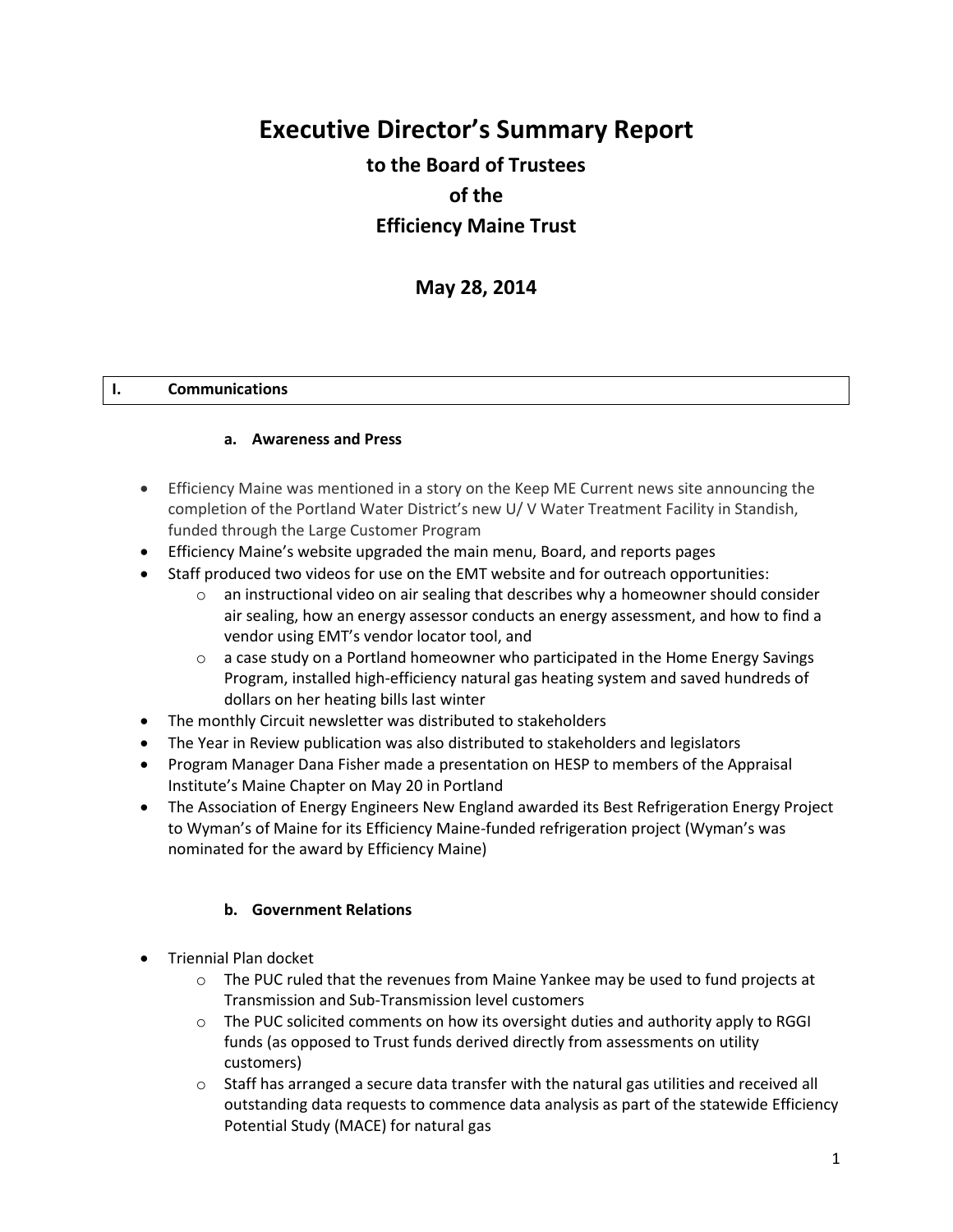Staff will be using that data to start site visits for market research in the coming weeks, keeping the process on schedule

#### **II. Program Highlights**

#### **a. Business Program**

#### **i. Business Incentive Program – Electric**

As of 4/30/2014:

- 28,341 -- MWh  $1<sup>st</sup>$  year savings
	- o 55% of revised goal at 83% of year completed
	- o 368,000 MWh lifetime projected lifetime savings
- 2,142 -- projects completed year to date
	- o 357 completed projects last month program record for one month
	- $\circ$  134 ductless heat pumps in small businesses installed, gaining momentum
- 1,739 -- participants served
	- $\circ$  \$3,369,234 paid in incentives year to date
	- o \$8,788,469 in private investment leveraged
- \$583,000 -- Record number and value of incentives processed last month
	- o Typical historic month= \$300,000-\$400,000
- Emerging program design issues
	- o Variable Refrigerant Flow measures in development July 1 rollout
	- o Potential Up-streaming HVAC incentives under consideration –July 1 rollout
	- o Program is investigating incentives for Roof Top Units & Potential Custom project track
- 71 new QP's this month

#### **ii. Multi-Family Program**

#### As of 4/30/2014

- RFP for delivery of next year's programs awarded contract to the incumbent, TRC.
- 3,867 units submitted for program participation
- 3,596 units with completed benchmarks
	- o 393 Benchmark reports have been sent
- 2,746 units with audits submitted
	- o Modeling Path 1,104 units (49%)
	- o Prescriptive path 1,412 units (51%)
- 2,474 units with an approved audit
- 73 units with reserved project incentives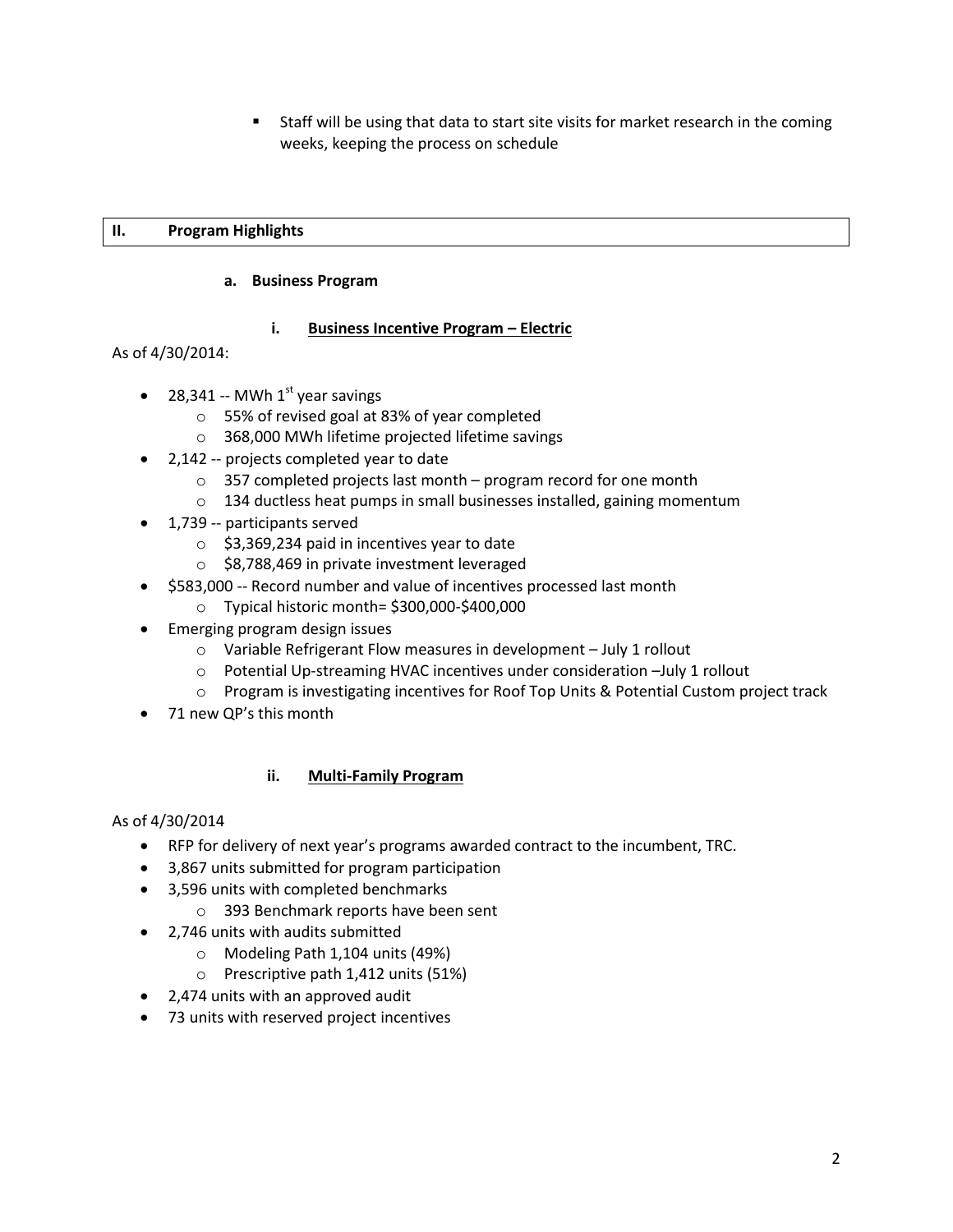#### **iii. Large Customer Program**

#### Electric Savings PON

#### As of 5/23/2014:

- Awarded \$3.9 million in projects this fiscal year No change from last month
- Forecast that the program will end the fiscal year with \$8 million committed.
	- o Multiple projects are pressing to meet the end of the fiscal year deadline
	- o Final applications for this fiscal year will be reviewed on June 12
	- $\circ$  If all projects that have been under discussion come in, there is a possibility the amount would exceed the program budget for FY2014
		- Staff notified prior awardees who have not yet put their winning projects under contract that they have until June 11 to do so or they will need to start over next fiscal year

#### **iv. Small Business Direct Install**

- Bids are due June 5 for delivery of the program to re-commend in the beginning of FY2015
- Bid review team expected to make award the following week

#### **b. Residential**

#### **i. Home Energy Savings Program**

#### HESP Incentives

#### As of 5/23/2014:

- 3,621 individual homes upgraded to date completing 5,096 separate, rebated measures
- Budget
	- $\circ$  \$3.1 million in incentives and \$500,000 in delivery costs paid since 9/11/2013 from a budget of \$6.2 million
		- **5700,000** in incentives paid in April, the biggest month to date
- Installations since 9/11/2013:
	- o 1,155 Air Sealing with Assessment (reached a rate of 250/month)
	- $\circ$  1,817 ductless heat pumps
	- o 160 pellet boilers and 26 geothermal systems
	- $\circ$  More than 498 attic insulations and 339 basement insulations
- Market data
	- $\circ$  Average total cost of a pellet boiler, installed, is \$16,000 and the average total cost for a geothermal system, installed, is \$32,000
- Inspections completed
	- o 836, or 17%, of all HESP projects
- Outreach and Marketing
	- o Started short radio commercials on Pandora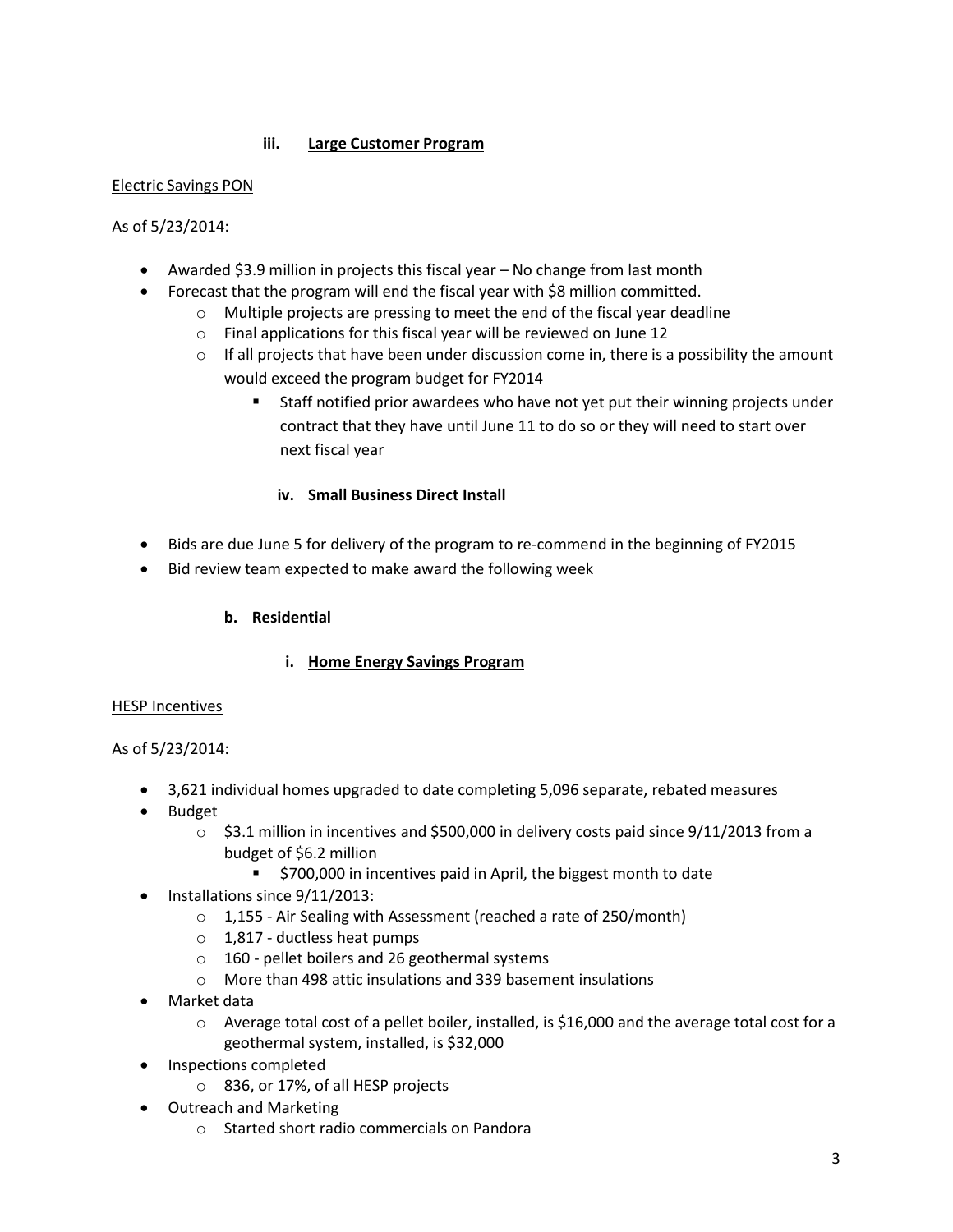- o Started Google Display network
- o Continued "pre-roll" video ad campaign promoting HESP on Hulu, YouTube
- o Sent HESP Postcard to former RDI Participants
- o Continued Google ad campaign promoting HESP incentives

#### Loans

- $\bullet$  \$8.5 million total loan portfolio
	- o 217 applications in the application pipeline
- 42 loans closed in April supporting \$370,000 in energy upgrades
	- o Biggest month in history of program for number of closings
	- 69 -- loan applications were received in the first two weeks of May
		- $\circ$  26 loans approved and closed supporting \$255,000 in energy upgrades in first two weeks of the month
		- o 26% -- declined or withdrawn (18 applications) (compared to 45% -- historic decline rate under PACE as a solo product)

#### **ii. Residential Lighting and Appliance Program**

#### As of 5/16/2014:

#### **Lighting**

- 117% of annual goal completed with six weeks remaining in the fiscal year
- projecting ending the year at a record 2.7 million efficient bulbs sold achieving savings of 96,000 MWh/year
- projecting expending 99% of \$6.3 million budget by year-end
- On pace to incentivize four times more LEDs than last year
- Best deals: 10 cent CFLs at Wal-Mart, \$2 Philips 60W-equivalent LED "SlimStyles" at Home Depots and BJ's three 40W-equivalent LED globes for \$5

#### **Appliances**

- 92% of annual savings goal achieved with 88% of the year gone by
- projecting ending the year saving 7,000 MWh/year, or 101% of goal
- projecting expending 100% of revised budget of \$3.1M by year-end
- 16% of water heater incentives are a result of our referral initiative, reversing the post-tax-credit sales decline

#### **iii. Low-Income (electric, natural gas, and "all fuels")**

#### As of 5/16/2014:

#### Electric

- Multifamily
	- $\circ$  Forecasting ending year the at 111% of electric savings goal of 1,300 MWh
	- o 675 units weatherized to date, forecasting 686 by year end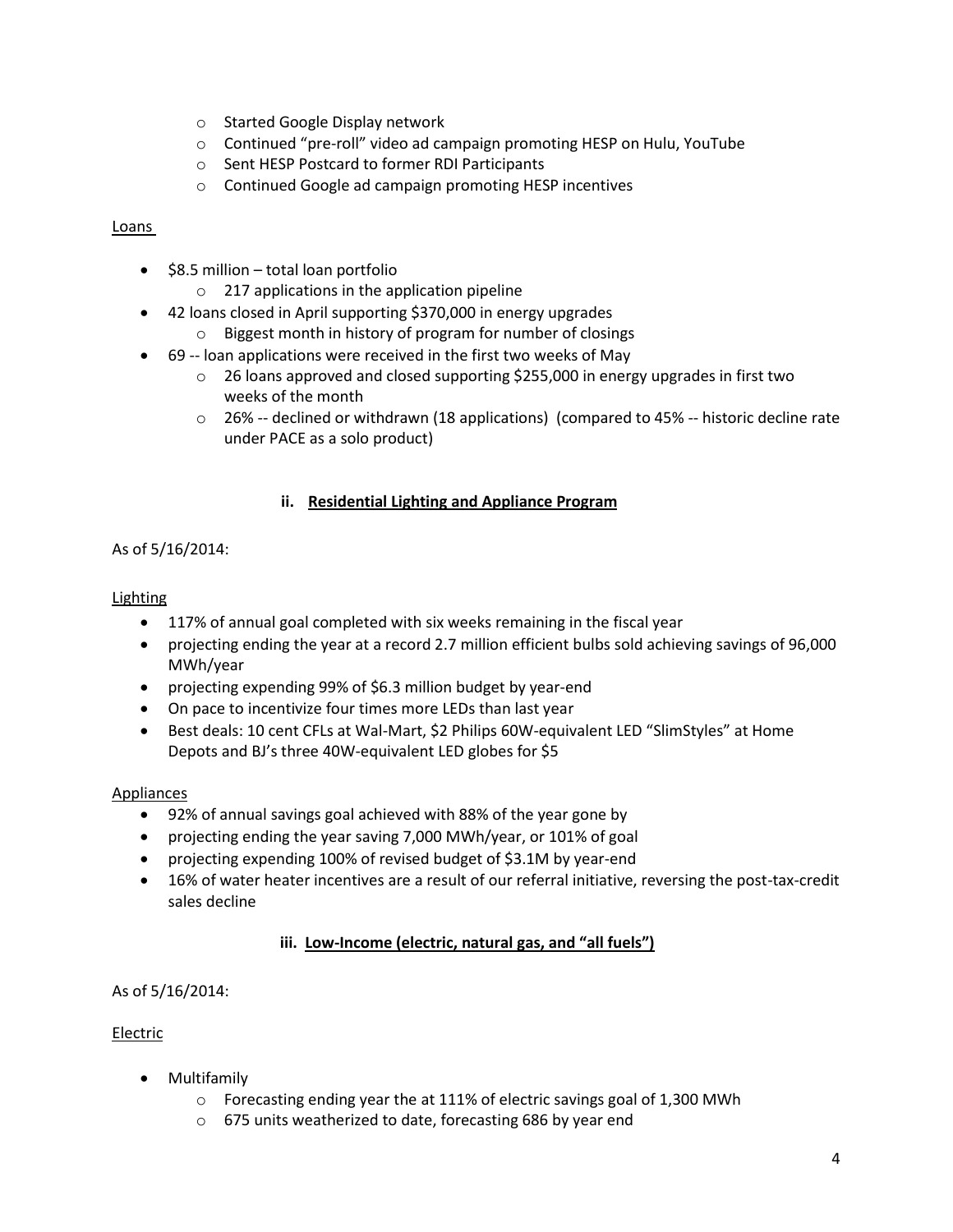- $\circ$  Forecasting ending the year at 92% of budget of \$2.2 million budget
- o 516 heat pumps installed to date, forecasting 527 by year end
- $\circ$  Remaining wrap up includes: completing upgrades at one electric property, a final survey on customer satisfaction with heat pumps

#### Any Fuels Initiative (RGGI Funded)

- Single Family Heating Systems (E-CHIP and Ductless Mini-Split Heat Pumps)
	- o This initiative is being implemented through the CAP agencies
	- o Last two weeks investments equaled the previous 5 months combined
	- $\circ$  Thanks to a the use of competitive procurement, the average heat pump installed price is \$2,500
	- $\circ$  The program team is optimistic that nearly all funds will be invested by year-end

#### Unitil Natural Gas

● \$250,000 of identified Unitil upgrades for low-income units are in process

#### **iv. Summit Natural Gas Initiative**

- 48 Claims received, 9 paid, and 39 returned to customer for additional information
- Average processing time is 10 calendar days, compared to goal of 14 days or less

#### **c. Cross-Cutting Programs**

#### **i. Evaluation & Data Analysis**

- Appliance Program Evaluation
	- o Final Report Complete
- Low-Income Multifamily Weatherization Program Evaluation underway

#### **ii. Innovation Pilots**

- Schools
	- o FirstFuel will review 23 buildings in-depth with school administrators and share a building energy overview with the other program participants the first week of June
	- $\circ$  FirstFuel will share an overview of pilot results with schools that did not receive a building audit
- Building Portfolio Pilot
	- o On-site audits have been completed
	- $\circ$  Retroficiency and ERS will consult with building portfolio owners on energy saving measures over the next month
- Smart Thermostat Pilot
	- $\circ$  More than 100 of the 200 thermostats have been installed by Thayer Corporation